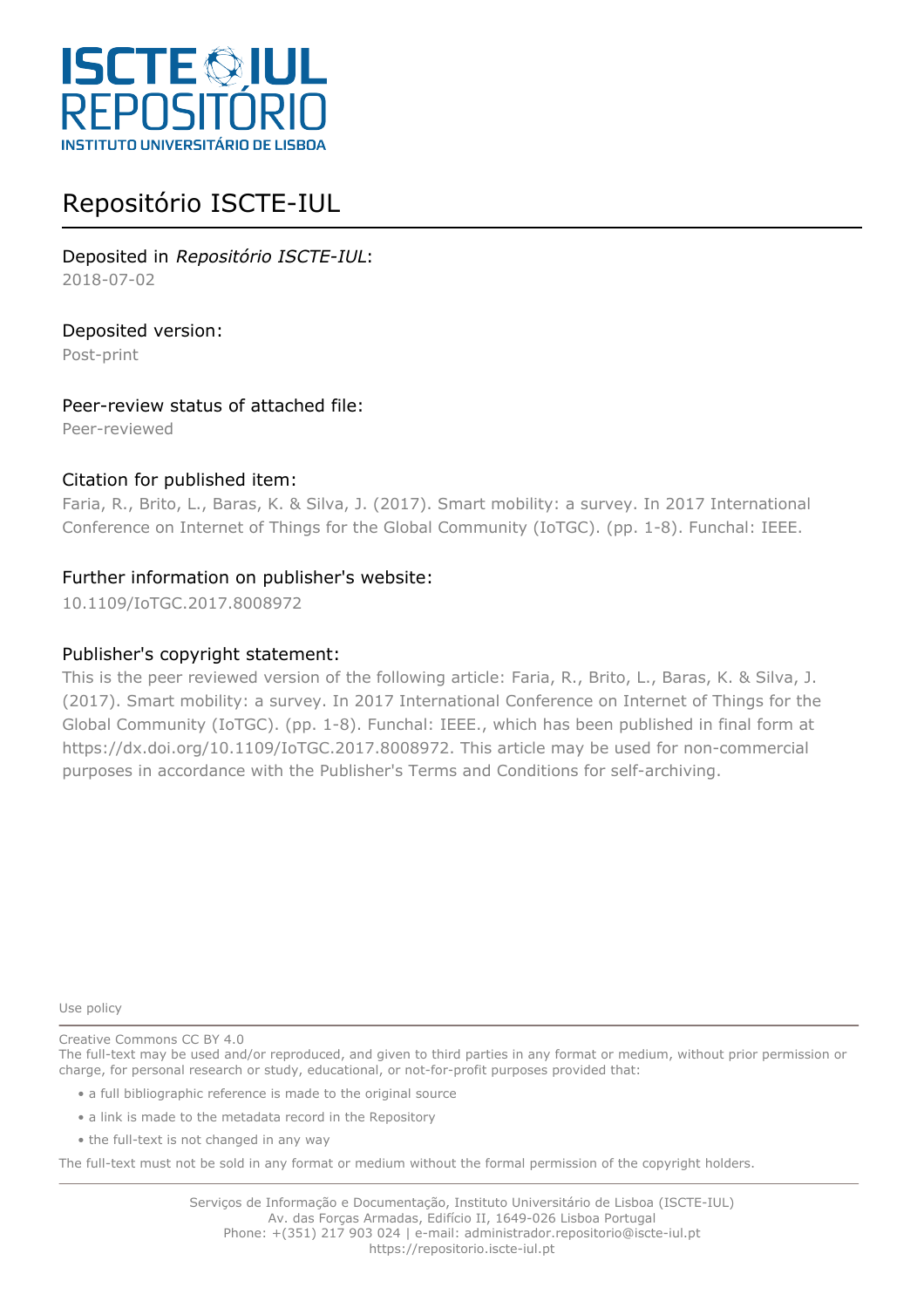# Smart Mobility: A Survey

Ricardo Faria, Lina Brito, Karolina Baras Madeira Interactive Technologies Institute Funchal, Portugal {ricardo.faria, lina.brito, karolina.baras} $@m$ -iti.org

*Abstract***—Internet of Things (IoT) describes a world where everyday objects are always connected to the Internet, allowing them to communicate and interact with each other. By connecting these everyday objects to the Internet and making them available everywhere at any time, IoT allows to remotely monitor, manage, and gather status information about them and their surrounding environment. IoT is a revolutionary concept that brought new experiences to everyday life and enabled Smart City initiatives all over the world. These initiatives are using a combination of technology paired with physical infrastructure and services, to improve people's quality of life. One of the highpriority domain to support the Smart City's vision is the field of Smart Mobility. This paper reviews the current IoT approaches and concepts related to Smart Cities and Smart Mobility. In addition, it analyzes distinct features and numerous applications covering both Intelligent Transportation and Real Time Traffic Management Systems.** 

*Keywords—Internet of Things, Smart City, Smart Mobility, Traffic, Intelligent Transportation Systems, Smart Parking Systems, Smart Traffic Lights* 

#### I. INTRODUCTION

In recent years, the Internet has become more and more Ter Tor Hee at Hitps?? WWW.Scipecia.comPto ag<sub>nal</sub> ing and ref and management and the smart particle of the<br>ubiquitous. However, it is still evolving into the hyper-<br>ideas and depend are although hinging benefit to the connected world of the future, where all objects will communicate and interact with each other. The concept of embedding computational capability into everyday objects to make them effectively communicate and perform useful tasks was first idealized by Mark Weiser [1], who introduced the concept of ubiquitous computing. His main idea was that connectivity and networked devices would liberate "computing" from mainframes and desktop boxes and integrate it into people's everyday lives.

During the 1990s, researchers and engineers developed a significant number of prototypes, systems, and solutions using ubiquitous computing techniques. But only in 1999, the term "Internet of Things" was first used by Kevin Ashton [2] to describe the network connecting objects in the physical world to the Internet.

IoT can also be described as the ubiquitous network, where sensors and actuators embedded in physical objects are linked through wired and wireless networks. As the pillar of the future Internet, the paradigm of the IoT will comprise many billions of Internet-connected objects that can sense, compute, actuate and communicate with each other. Because of the everexpanding IoT infrastructure, new applications and solutions

José Silva Madeira Interactive Technologies Institute Instituto Universitário de Lisboa (ISCTE-IUL), ISTAR-IUL Lisboa, Portugal jose.l.silva@m-iti.org

are already making Smart Cities even smarter, improving experiences in places that so many of us call home, the world's cities. However, as cities continue to grow, a full range of urban challenges can make cities become victims of their own success. Overcrowding, high vehicular traffic, and air pollution are just some of the challenges that can be solved by the IoT. The application of this new technology within the urban context allows the implementation of interconnected strategies, combining and using data from buildings, as well as from public and private transports.

Since mobility and transportation are crucial for a city to function properly, an innovative traffic and transportation infrastructure should be developed to save resources, improve efficiency and provide accessibility to various urban services. Traffic problems are always increasing and tomorrow's cities can only truly be smart if they enable Smart Mobility. This concept is becoming more and more important, since traffic ngestion caused by the increasing number of people using different road infrastructures to travel to work, school or any other place, are imposing extra costs that make all activities more expensive and put a damper on the development.

widely deployed around the world, bringing benefits to the cities, better quality of life, reduced costs and more efficient energy usage. To improve mobility can be a big challenge, but integrating smart technology into transportation to reduce traffic jams in cities and helping to reduce traffic congestion, can make our cities more livable.

Smart Mobility applications such as street light control

This paper is organized as follows: Section II introduces the concept of Smart Mobility. This section briefly describes what Smart Mobility is, followed by a list of possible solutions to different problems that exist in almost every city. Subsection A presents some Smart Mobility solutions within the Intelligent Transportation Systems field and discusses the Vehicular Ad hoc Networks that made possible all this development around Smart Mobility. Subsection B discusses the research around the Smart Parking Systems. In subsection C, the Smart Traffic Lights area is explored. Finally, the concluding remarks are presented in Section III.

### II. SMART MOBILITY

As world's population concentrate in cities, mobility in urban environments is becoming one of the most prominent and interesting research fields in the Smart City context. Basically, the researchers' dream is to give urban areas a

This research has been supported by FCT – Fundação para a Ciência e Tecnologia, within the Project Scope: UID/EEA/500009/2013.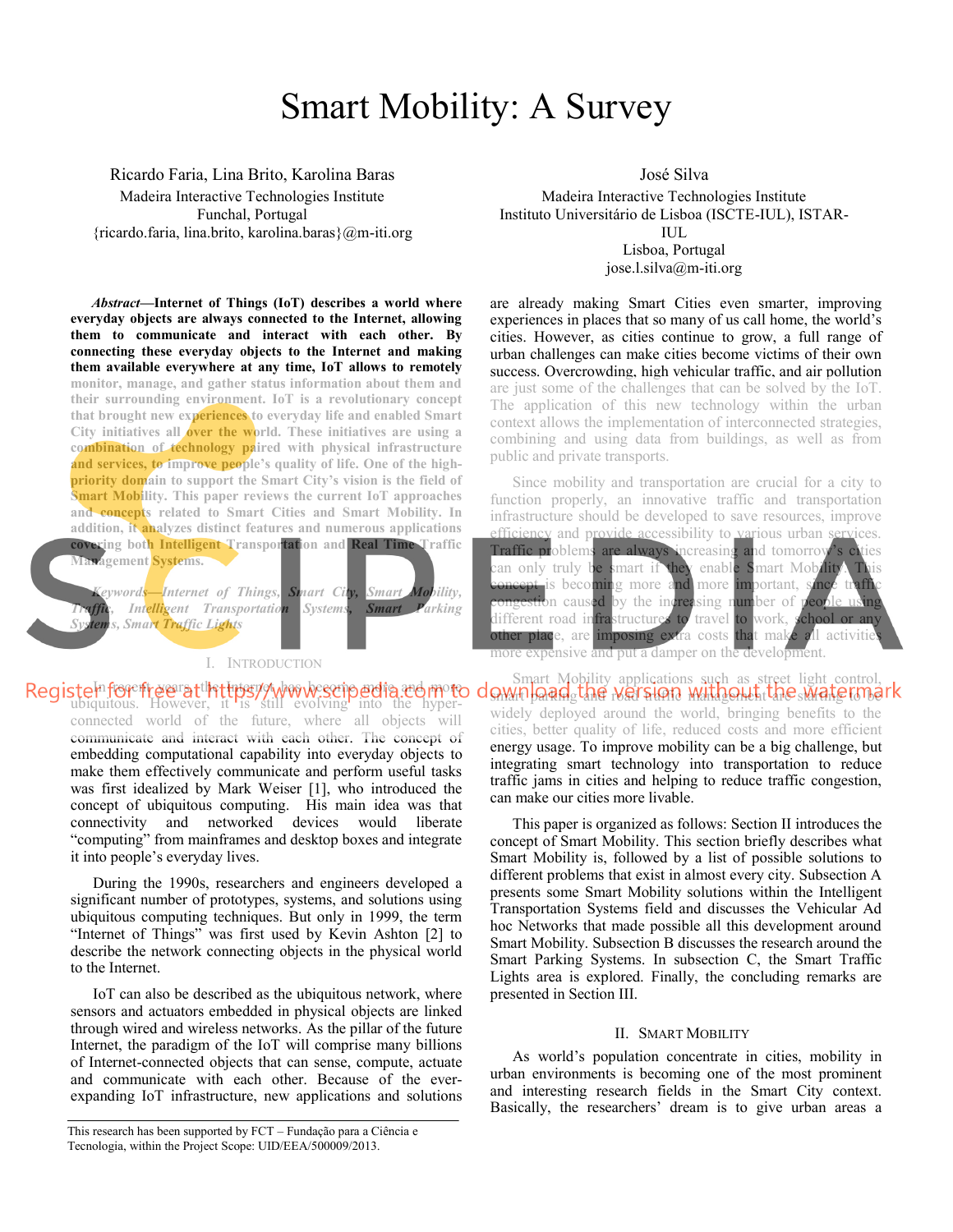

Figure 1: Smart Mobility main areas

technological upgrade and to create a fully connected urban environment. The Smart City concept has been expressed with some metaphors and viewed as a large organic system [3]. Therefore, different definitions of Smart City are provided:

According to the IEEE Smart Cities Technical Community "A smart city brings together technology, government, and society to enable the following characteristics: a smart economy, smart mobility, a smart environment, smart people, smart living, and smart governance" [4].

Some authors describe a Smart City as "a city well performing in a forward-looking way in economy, people, governance, mobility, environment, and living, built on the smart combination of endowments and activities of selfdecisive, independent and aware citizens" [5].

Bowerman et al. [6] write that a Smart City is "A city that monitors and integrates conditions of all of its critical infrastructures, including roads, bridges, tunnels, rail/subways, airports, seaports, communications, water, power, even major buildings, can better optimize its resources, plan its preventive maintenance activities, and monitor security aspects while maximizing services to its citizens".

Other authors refer that "Smarter Cities are urban areas that exploit operational data, such as that arising from traffic congestion, power consumption statistics, and public safety events, to optimize the operation of city services. The foundational concepts are instrumented, interconnected, and intelligent. Instrumented refers to sources of near-real-time real-world data from both physical and virtual sensors. Interconnected means the integration of those data into an enterprise computing platform and the communication of such information among the various city services. Intelligent refers to the inclusion of complex analytics, modeling, optimization, and visualization in the operational business processes to make better operational decisions" [7].

As one of the main characteristics of smart cities, smart mobility will help cities to reduce gridlocks, lower accident rates, improve air quality, shrink the urban footprint required for parking, and be a tool to achieve sustainable city's development.

Smart Mobility is a very broad vision, and the research into the Smart Mobility is still in its infancy. Therefore, there are not any standard definitions for Smart Mobility. The following finitions were provided by different researchers:

Albino et al. [8] describe Smart Mobility as "the use of Information and Communication Technology in mode transport technologies to improve urban traffic

• Chun and Lee [9] write that Smart Mobility "is a concept pfoadpthenversion with outethefiwaterma combination with smart technology. A Smart Mobility society is realized by means of the current intelligent traffic systems".

• Vanolo [10] refers to Smart Mobility as a "local and supra-local accessibility, availability of ICTs, modern, sustainable and safe transport systems".

Although different, all these definitions agree that to achieve Smart Mobility, Information and Communication Technologies should be used. Smart Mobility systems traditionally include the fields of Intelligent Transportation Systems, Automotive Technology, Information and Communications Technology and Embedded Systems. Smart Mobility systems can collect data from different sources, such as traffic data from traffic management systems, transport timetables from transport systems, crowd data from citizens, and sensor data from vehicles, traffic lights, parking lots, roads, etc.

As shown in "Fig. 1" there are more areas of interest within Smart Mobility. According to Smart Mobility World [11], these are the main areas: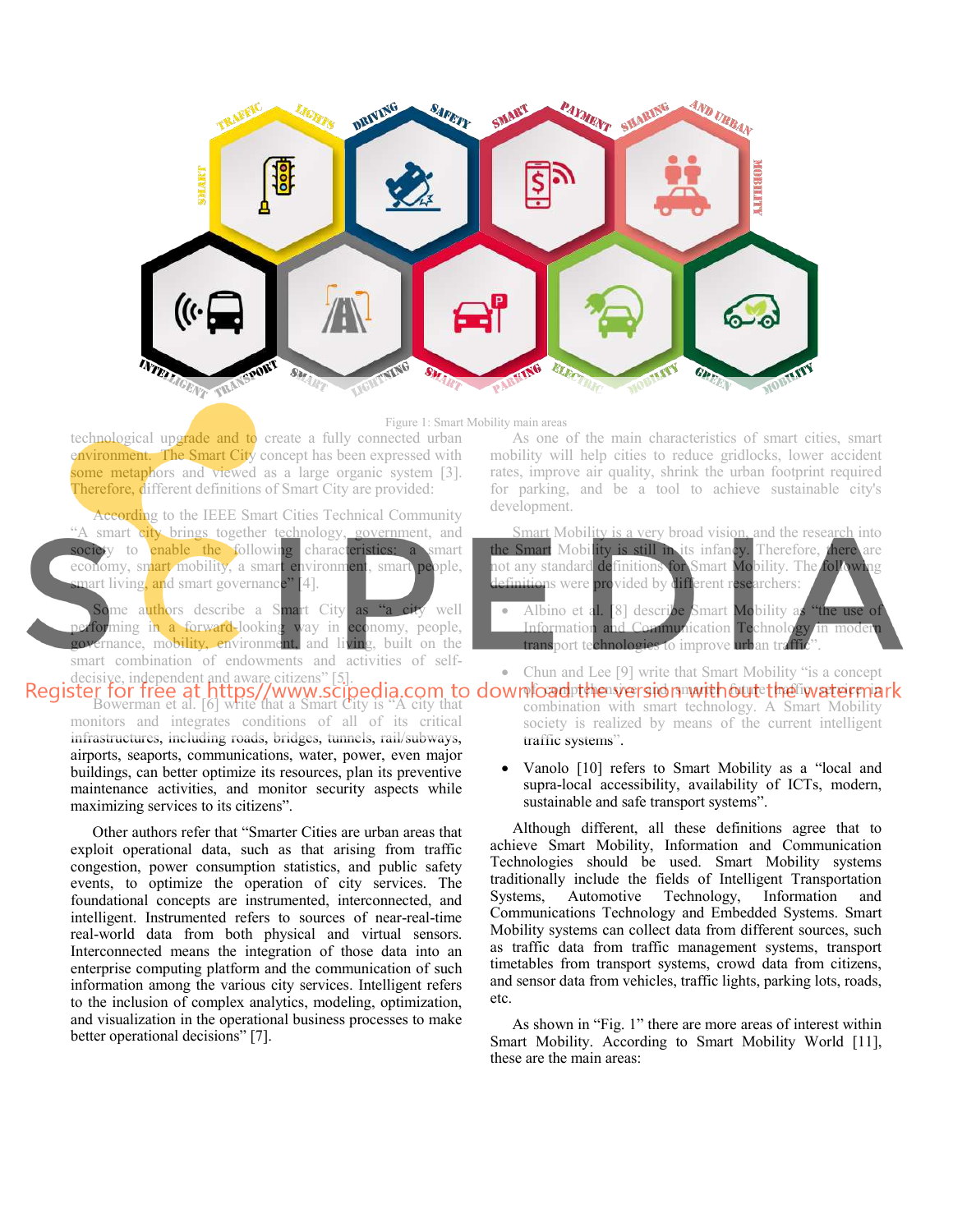- Driving Safety provide technology for safe and secure mobility, allowing cars to interact with other vehicles and the infrastructure around them.
- Smart Lightning Systems uses LEDs with connected controls to provide better lightning, cut energy consumption, reduce traffic congestion and improve traffic flow.
- Sharing and Urban Mobility shared transport systems include car sharing, bicycle sharing, carpools, and vanpools. Besides that, multimodal systems can use different and optimally combined transport modes within the trip chain in a seamless way to approach greater sustainability in urban transport.
- Electric Mobility provides a key to the sustainable redesign of mobility that is climate and environmentfriendly, efficient and allows to save resources.
- Green Mobility  $-$  minimizes the environmental impact caused by the transportation sector without impacting the growth momentum.
- Smart Payment Systems implemented to overcome the limitation of the conventional payment methods by revamping the payment method via parking meter and other technologies.
- this paper will focus on drivers, with an emphasis on Intelligent Transportation Systems, Smart Parking Systems, and Smart Traffic Lights Systems. These areas will be explained throughout the paper.

Smart Mobility is a key concept to transform urban transport and change the way our cities move. Several initiatives have been developed around the world to provide more mobility for citizens. One of the main examples of this European Platforms Initiative project [13] to solve the interoperability gap by defining a generic, unified Web API for smart object platforms. This pilot project is implementing services and applications for Barcelona, Piedmont, and Berlin/Wolfsburg:

- In Barcelona, traffic-based detectors to measure speed, and count cars were used to implement a smart parking application and a green route planning. In addition, several inductive loop detectors, road-side magnetometers control-stations, Bluetooth/Wi-Fi antennas, street parking sensors, and air quality sensing devices on connected cars were used.
- In Wolfsburg, a city-wide WLAN network has been incorporated to track public buses, as well as bike sharing stations. Real-time crowd management has been implemented using security cameras, and crowd-sourced detection of human crowds was tested through mobile apps. In Berlin, real-time data, such as real-time city-wide information on traffic volumes and traffic speed were

integrated with parking, bike sharing and charging stations data, and public transport information.

• In Piedmont, current traffic and environmental conditions are being tracked, by monitoring road traffic, by automatically counting vehicles through webcams, by the detection of presence/absence of vehicles on road parking spots, by environmental pollution monitoring through low-cost air quality stations, and by monitoring bike sharing stations. They're developing various services and applications for bike navigation, live traffic monitoring, and route planning that takes into account the current air pollution.

Other technologies and approaches have been developed to solve the challenges of urban mobility:

Hernafi et al. [14] propose a communication model to alert other vehicles on the road, to prevent accidents and to improve security aspects in Smart Mobility. The simulation of the impact of driver's behavior in the city was made within the SUMO (Simulation of Urban Mobility) [15], a traffic simulator to model the vehicle's mobility. The main objective was to detect dangerous behavior on road, to alert other vehicles by disseminating warning messages in real time, and to investigate the impact of human behavior on Intelligent Transportation Systems.

 $\operatorname{step}$  to impee at intips//www.sciped avoom to download the iversion and thout the waterma Anagnostopoulos et al. [16] propose a cost-effective infrastructure to enable cyclist-aware traffic lights system. This system consists of an Android software running on cyclists' smartphones, and a server that receives requests from those smartphones. The data reported are the cyclist's mobile phone location, direction, and speed that is obtained via GPS. Each smartphone has a built-in list of traffic lights' coordinates within the city, and the smartphone software's objective is to predict whether the cyclist will attempt to cross a traffic light. speed recording and the previous speed-readings and sends a request for "green light" to the server. The server must manage multiple competing requests for green lights from cyclists, pedestrians pressing the physical green light request button at the intersection, and vehicular traffic sensed using underground magnetic sensors on the driveway.

> Schulte et al. [17] suggest a service framework for Smart Mobility, the SIMPLI-CITY framework, developed for mobile devices running the Android operating system. It implements three main functionalities: the main context-based service, pushing of information from services to the end user, and data prefetching mechanisms. This framework uses road user information, specifically kinematics and location data retrieved from smartphones acting as an intermediary between the car and the Internet, or directly by the communication between the car and the Internet. It allows the creation of mobility-related services and to easily use the information provided to interact with the users in a non-distracting way since it is based on a speech recognition approach. It aims to exploit mobility-related data sources like traffic information including traffic accidents,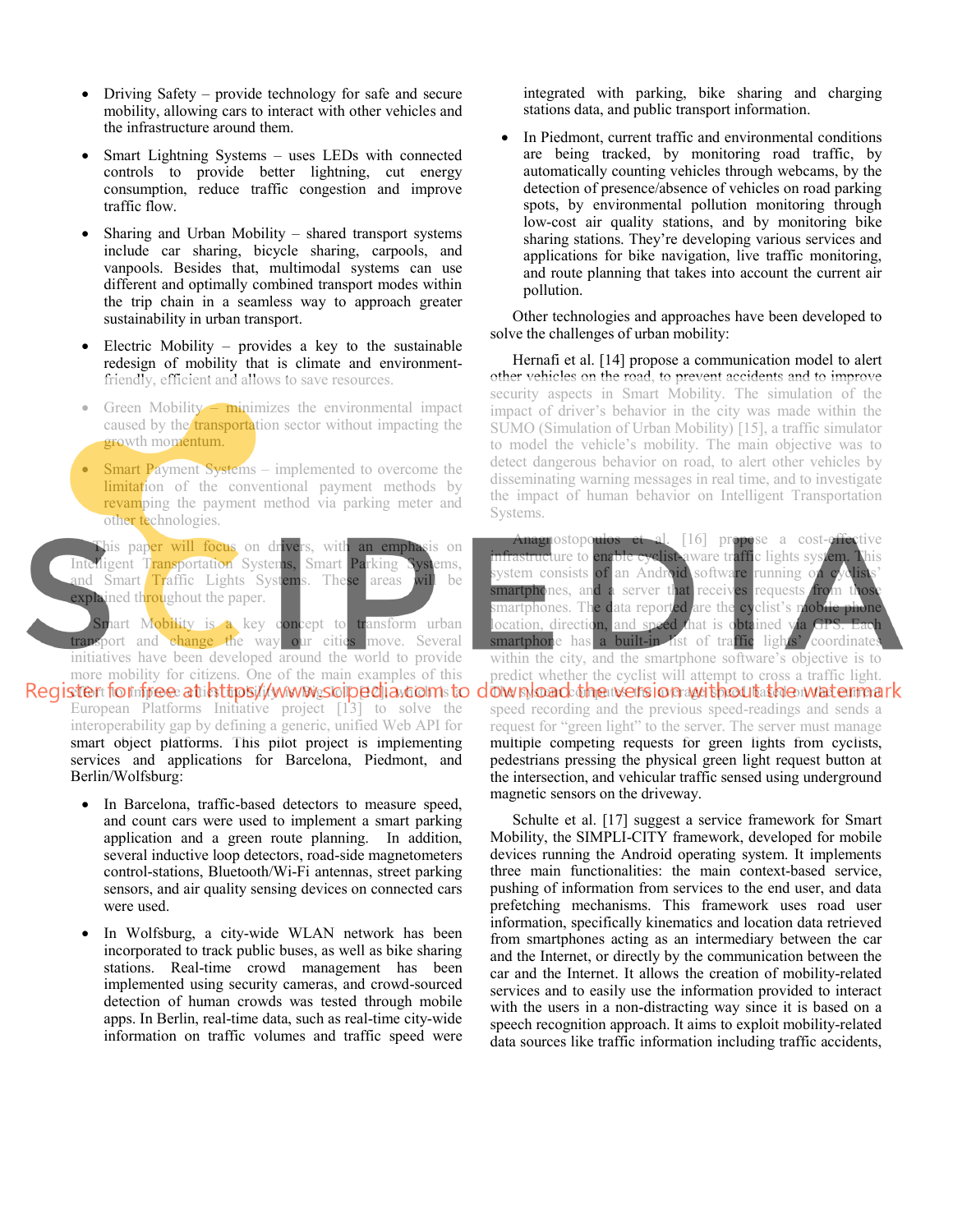data from infrastructure sensors, personal calendar data, map and route data, and weather information.

Campolo et al. [18] designed the SMaRTCaR, (Supporting the MAnagement of Road Traffic through Car dAta Retrieval) framework. It allows citizens to take part in the collection and upload of traffic and environment-related data, using the technological features of modern cars, wireless devices, and crowdsourcing. Kinematic and environmental conditions data are transmitted to remote servers devoted to management and road congestion detection and prediction. SMaRTCaR is interconnected with the vehicle communication bus and uses dedicated hardware to retrieve data from external sensors. Its software core is based on a mobile application specifically developed for Android-based smartphones. The two main building blocks of the platform are:

- An Arduino board which receives inputs from a variety of sensors. Its main role is to collect data and perform data preprocessing. The Arduino platform was configured to offer a variety of wired and wireless communication interfaces.
- A smartphone that is used for data visualization and transmission. The smartphone application retrieves data from the Arduino board and shows it to the users, then it packs and remotely transmits data to the servers.

We can continue to build car-driven cities that lock in unsustainable standards, or we can scale up existing models to create more inclusive, accessible and connected cities. Going after Smarter Mobility options can help cities to adopt strategies that drive inclusive economic growth and quality of . Nowadays, for the public, the most visible aspect of Smart Mobility is that almost everything can be done on the smartphones. The smartphones allow us to have information on traffic status to our destinations or available transportations at Register for tree at https//www.scipedia.com to döw collection of valuable data.

### *A. Intelligent Transportation Systems*

It would not be possible to talk about Smart Mobility and Intelligent Transportation Systems, without talking about the networks that allow data to be collected and sent. One of the core component related to Intelligent Transportation Systems is the Vehicular Ad-hoc Network (VANET). It is an emerged application of Mobile Ad hoc Network (MANET). The main features of VANETs are high mobility, high computational ability, rapid changes in network topology, and variable network density. This is a kind of network in which vehicles act as computer nodes connected to a network through intervehicle communication channels. In the vehicular networks, the vehicles are equipped with wireless communication devices, allowing them to communicate with each other and with the road-side units. These communications allow vehicles to share contextual driving information, including safety information (e.g., dangerous driving situation) to prevent accidents or non-safety-related information (e.g., weather conditions, tourism, and traffic information).

Over the past few years, several research papers have focused on proposing communication protocols for VANETs [19]. Thus, several wireless solutions have been developed for vehicle-to-sensor, vehicle-to-vehicle, vehicle-to-Internet and vehicle-to-road [20]. In these networks, real-time traffic monitoring, traffic sign warnings, passenger recognition, barriers and road lanes, accident detection, and speed and distance estimation provide drivers with better decisionmaking capabilities. With VANETs, context-aware applications increase the "horizon of awareness" of the vehicle or the driver, allowing them to adapt various decisions per situation and enables them to sense, reason and react to the surrounding environment.

Two types of communications are used to allow nearby vehicles to communicate:

- Vehicle-to-Vehicle  $(V2V)$  is an automobile technology designed to allow cars to "talk" to each other, by allowing wireless transmissions of data between vehicles. The goal of this technology is to prevent accidents by allowing vehicles in transit to send position, speed, and other data to one another over a Vehicular Ad hoc Network.
- Vehicles-to-Infrastructure (V2I) is a series of technologies that directly links road vehicles to their physical surroundings, first and foremost to improve road safety. That is, technology, like sensors and microcontrollers, that allows cars to communicate with infrastructure elements.

These forms of communication offer a whole range of safety services and applications to improve road safety, traffic efficiency and provide a greener environment. In VANETs, a the information that describes the driving situation is called driving context information, and it can be the position, direction, speed and acceleration of the vehicle, traffic and weather information, among others. Driving context

information changes dynamically, so Smart Mobility applications will need to be able to adapt their operations as a response to the change of driving context information and road condition.

As cities progress, one of the main aspects is the need for smarter and more efficient transportation mobility. Being considered as a part of the Smart Mobility, Intelligent Transportation Systems are the application of advanced technology to address transportation problems. They add considerable productivity to existing transportation infrastructure and reduce the need for more physical infrastructure such as additional lanes on the roadway. The Intelligent Transportation Systems field appeared in the 1980s when a small group of transportation professionals recognized the impact that Information and Communications Technology could have on transportation [21]. In recent years, the advances of IoT have promoted the development of Intelligent Transportation Systems. Specifically, by the aid of the advanced sensing, vehicular communication, and computing technologies, an individual vehicle can quickly detect traffic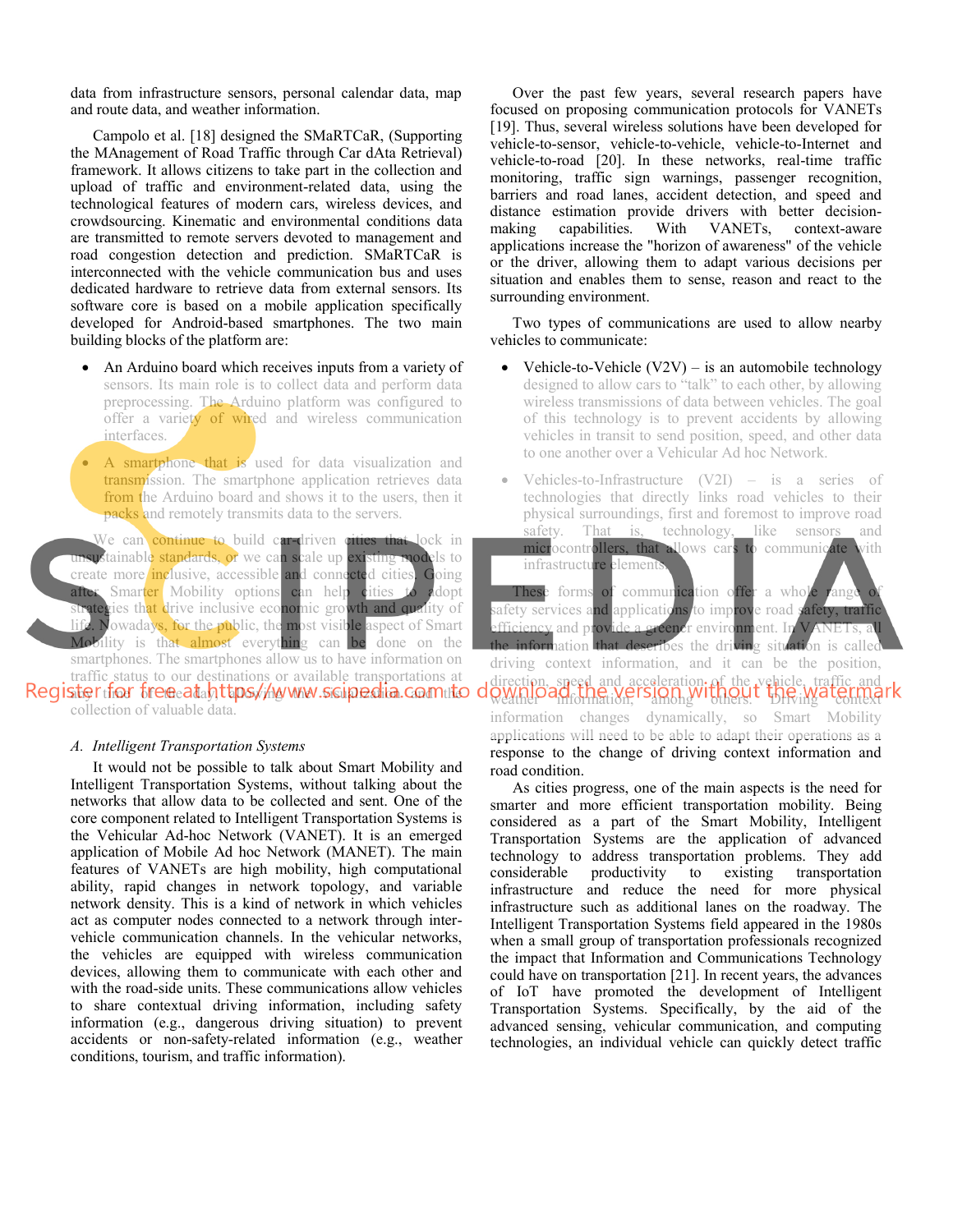anomalies and then notify neighboring vehicles. A series of papers have been published focusing on the IoT utilization for Intelligent Transportation Systems.

Liu et al. [22] propose an infrastructure-assisted message dissemination framework that uses the capability of infrastructures and supports heterogeneous driving patterns. For the simulated system, each vehicle was equipped with a communication module which integrated IEEE 802.11p/ITS-5G protocols and a GPS receiver, as well as onboard sensors to detect the vehicle's kinetic status. Along the road, there were roadside sensors deployed to guarantee timely collecting local traffic information and report to the road-side units.

Michau et al. [23] use Bluetooth sensors to gather traffic and vehicular information, by using spatially constrained shortest path analysis in order to reconstruct the trajectories of the vehicles. The simulation was developed with AIMSUN [24], an agent-based traffic simulation software and then compared with the GPS tracks of a taxi company.

Daniel et al.  $[25]$  use Cognitive Radio in the cooperative vehicular environment to control collisions, avoid congestion, identify vehicles location and to restrict speed. To exhibit cooperative vehicular networks, hardware modules were designed for the vehicle-to-vehicle, the vehicle-toinfrastructure and infrastructure-to-infrastructure communications using Zigbee and Wi-Fi protocols. An Android application was developed to alert the users about the real-time traffic situation or if an accident occurs.

Bacon et al. [26] propose an open platform for capturing, processing and delivering transport-related data. TIME (Transport Information Monitoring Environment) explores how technology can help to reduce transportation's economic and environmental impact by using a sensor network infrastructure that could detect traffic information. They ites for freeligth https://www.scipedigi.comato downfoa traffic information: using special-purpose stationary sensor nodes (inductive loops, laser or infrared sensors) that collect and disseminate traffic information and using mobile sensor nodes, e.g. vehicles equipped with GPS and wireless transceivers, that opportunistically collect information as they are roaming through the city.

Nadeem et al. [27] suggest an Intelligent Transportation System to support safe driving, dynamic route scheduling, emergency message dissemination, and traffic condition monitoring. TrafficView is an application that collects and displays traffic information by means of vehicle-to-vehicle communication to exchange both immediate and distant trafficrelated information for real-time safety warning, route planning, and traffic congestion mitigation.

Other Intelligent Transportation Systems are being developed in Europe [28], the United States [29], Asia [30], etc. which demonstrates that this is an area of great importance to the governments and municipalities of the cities.

### *B. Smart Parking Systems*

Smart Parking systems are designed to be implemented in parking spaces and to detect the arrival and departure of vehicles. By providing accurate information on available parking spaces, drivers could save time and fuel, and cities could reduce atmospheric pollution and congestion. Smart Parking systems will help to transform parking management by offering a complete solution to mobility restrictions. Hafezi et al. [31] divide the Smart Parking Systems into five major categories:

- Parking Guidance and Information System (PGIS) provides dynamic information on parking within controlled areas. The systems include traffic monitoring, communication, processing and static/dynamic message sign technologies.
- Transit Based Information System focuses on guiding the user to park-and-ride facilities. It provides real-time information on the status of each car park and public transport such as the schedules and traffic condition to the public. These systems allow users to interact with information about traffic routes, schedules, and trip itinerary planning.
- E-parking provides an alternative for costumers to enquire the availability and/or reserve a parking space at their desired parking facility to ensure the availability of vacant car parking space when they arrive at the parking facility. The system can be accessed through various methods such as SMS or over the Internet.
- Automated Parking  $-i$ nvolves the use of the computer controlled mechanism, which automatically places the vehicle in an allocated space. These systems are designed to minimize the area and/or volume required for parking

A diverse set of technologies is being used to solve the chronic parking and congestion challenges plaguing cities around the world. While the deployment of sensor technologies remains the core for the development of smart parking systems, many other technological innovations are also enabling more adaptable systems. These systems include cameras, wireless communications such as GPS and Wi-Fi, data analytics, induction loops, smart parking meters, and advanced technologies. Several researchers have developed and prototyped Smart Parking systems based on different perspectives.

Trigona et al. [32] propose a system that is composed of a network of tri-axial magnetic sensors, located on the pavement in order to detect vehicles. Cars are detected by measuring the change in the earth's magnetic field caused by the presence of a vehicle near the sensor. In presence of magnetic force lines, it is possible to see the difference of magnetic field when a vehicle approaches the sensor, the vehicle begins to pass through the sensor's detection zone and when the vehicle is over the sensor.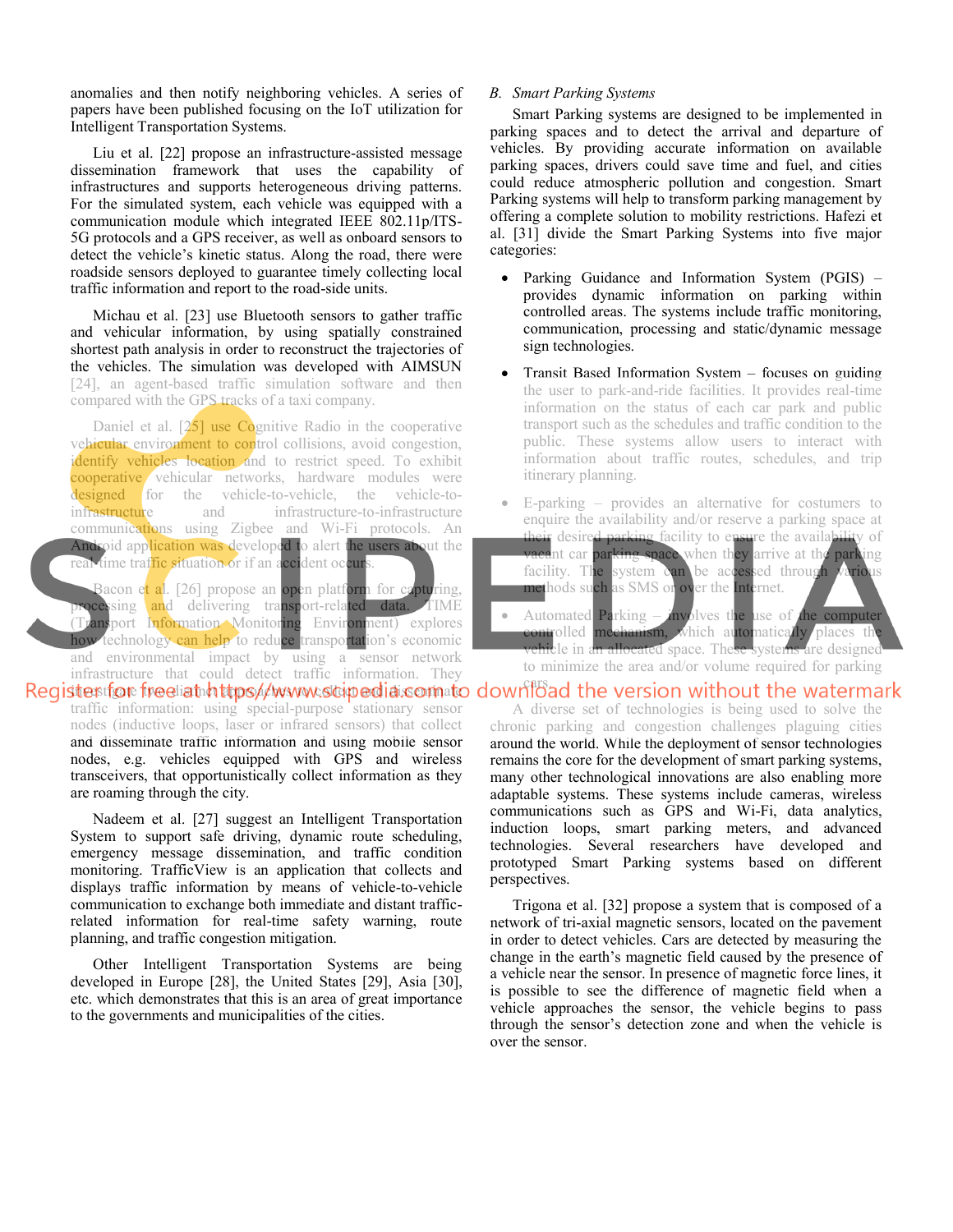Lee et al. [33] propose a Smart Parking system to detect and find the parked location of a vehicle using ultrasonic and magnetic sensors. The proposed system detects vehicles in indoor and outdoor parking fields by using wireless sensors and BLE (Bluetooth Low Energy).

 Shaik et al. [34] implemented a cost-efficient Smart Parking system for multi-level parking facility using Wireless Sensor Networks (IR Sensor) and developed an Android based application. The system monitors the availability of idle parking slots and guides the vehicle to the nearest free slot.

Khana and Anand [35] propose a system that consists of an on-site deployment of an IoT module that is used to monitor and signalize the state of availability of each single parking space. Infrared, Passive Infrared (PIR) and Ultrasonic Sensors were used and wirelessly connected to a Raspberry Pi using an ESP8266 chip. A mobile application was also provided to allow end users to check the availability of parking on a realtime basis.

Pham et al. [36] propose a Smart Parking System based on the integration of UHF frequency, RFID and IEEE 802.15.4 Wireless Sensor Network technologies. This system can collect information about the state of occupancy of the car parks, and can direct drivers to the nearest vacant parking spot by using a software application.

- Nawaz et al. [37] developed two smartphone-based prototypes to enhance the driver experience: ParkS<mark>yste</mark>m – a smartphone<mark>-ba</mark>sed system that can sense on-street parking space occupancy when used together with electronic parking payment systems. It can collect real-time information relying only on the driver's smartphone Wi-Fi interface. It captures nearby Wi-Fi Register for free at https://www.scipedia.com to
	- that user returned to the parked car location by periodically comparing observed access-point Service Set Identifiers with those captured during the payment process.
		- The second system uses low-energy microelectromechanical systems (MEMS), accelerometers and gyroscopes embedded in smartphones to sense and recognize routes that the user frequently drives and to provide personalized alerts to the user. The system uses the smartphone's accelerometer to sense the direction of gravity and the gyroscope to measure angular velocity around an axis parallel to gravity.

As the Smart Cities are becoming more and more popular, and the development of new solutions are improving the way citizens move around the city, the smart parking industry will continue to evolve as an answer to the increasing number of cities struggling with traffic congestion and inadequate parking availability.

#### *C. Smart Traffic Lights*

Smart Traffic Lights is a vehicle traffic control system that combines traditional traffic lights with a variety of sensors and artificial intelligence to intelligently route vehicle and pedestrian traffic. Traditional traffic lights control system works on a fixed-time basis, which cannot optimize the time of traffic lights per the change in traffic flow. It is a key problem in modern urban areas and has a severe impact on the management of traffic flow, energy consumption, and vehicular emissions, as well as on urban noise. Many traffic lights in modern cities increase the complexity of the scheduling problem and at the same time urges for an efficient solution that can optimize light cycle programs.

Various solutions are being developed to optimize traffic light cycles and to better serve the interests of citizens.

Ghazal et al. [38] propose a system based on Programmable Intelligent Controller microcontroller that evaluates the traffic density using IR sensors and XBee transceivers. Based on this information, the time dedicated to the green light will be extended to allow a large flow of cars in case of traffic jam, or reduced to prevent unnecessary waiting time when no cars are present at the opposite route. The system is complemented by a portable controller for the emergency vehicles stuck in the traffic.

Jagadeesh et al. [39] developed a project to enable the traffic lights to switch from red to green based on traffic density. The system consists of IR sensors, embedded lowpower controllers (Arduino ATMEGA128), communication modules, and a storage device. It works based on the collection, processing, integration, and dissemination of information based on static and real-time data obtained from the sensors on the roads. The time for vehicle passing during the green light would be dynamically adjusted through the denvertoad mise versie hav the current denominark vehicles.

Moller et al. [40] propose a system that uses sensors, actuators, and communication technologies to calculate the arrival time of vehicles at a traffic light by monitoring the actual speed of the vehicles. This system uses a peer-to-peer communication network capable of alerting drivers and onboard computers about what is happening on the traffic lights.

In the largest cities in the world, being able to control traffic signals in an automatic and intelligent way, would not only improve the lives of drivers but also of pedestrians and cyclists.

#### III. CONCLUSION

As discussed in this paper, many solutions exist in terms of systems, middleware, applications, techniques, and models proposed by researchers to solve different challenges in the Smart Mobility field. The papers and solutions provided clearly show the importance of Smart Mobility in the Internet of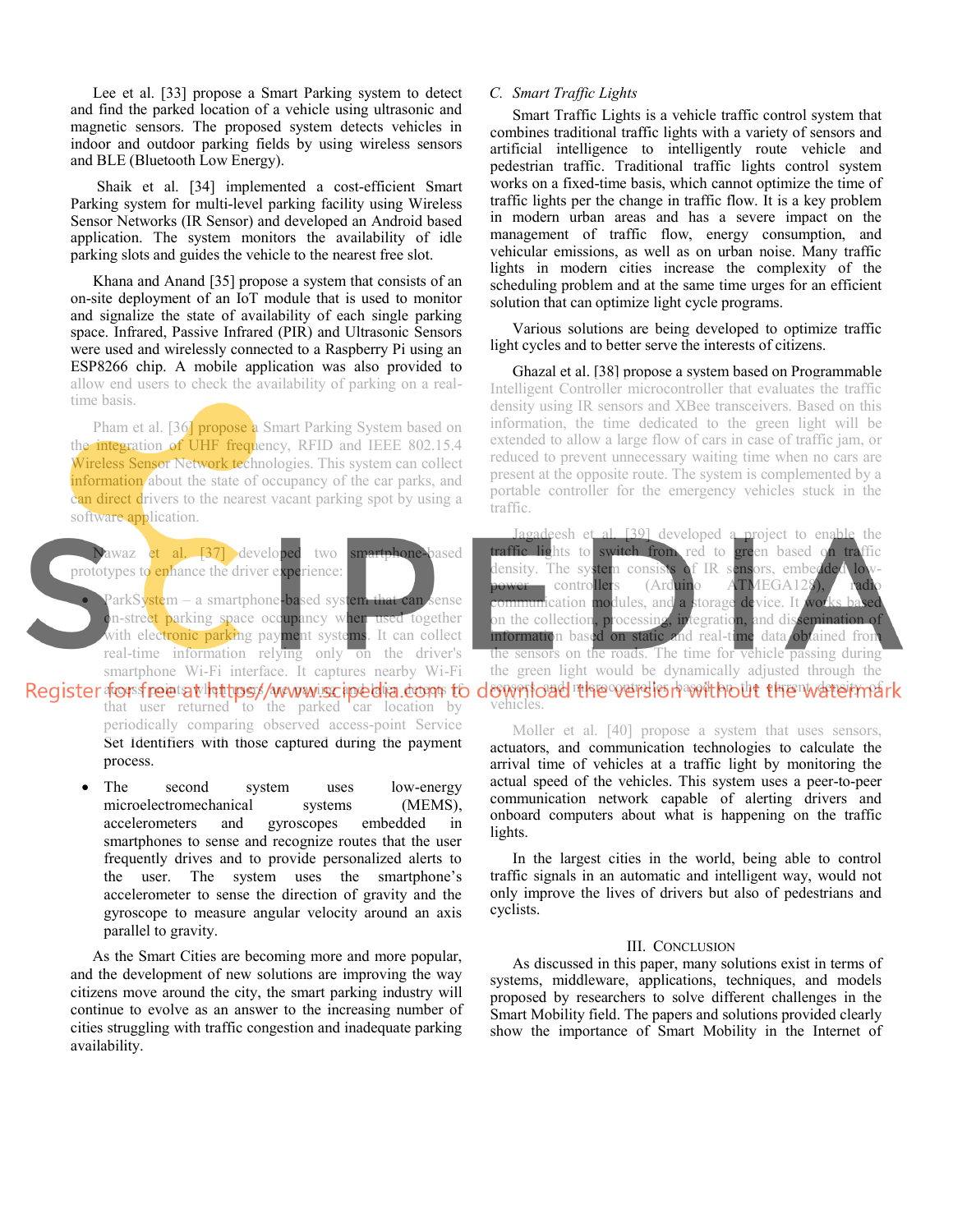Things Paradigm, and the effort of the researchers to find solutions to make our cities more livable and comfortable.

Orchestrating the Smart City ecosystem is a combination of technology and imagination that blends problems related to many different fields. Currently, there are many Smart City deployments based on custom systems and solutions, but that are not interoperable, portable across cities, extensible, or costeffective. A large city can be thought of as a complex organism whose parts do not work perfectly in sync and do not add up to a unified whole. Each solution seems to solve a problem of a particular city, being inadequate for other cities in the world. Three barriers can be identified when talking about Smart Cities:

- They generate uneven geographic development creating winners and losers. They further marginalize farmers, micro-entrepreneurs and indigenous people living in villages, small towns, rural areas and poor urban neighborhoods, whose interests are not protected by Smart City policies increasing the gap between urban and rural areas.
- Privacy is another major concern with Smart City technologies, many of which can capture personally identifiable information and household-level data about citizens. It must play an instrumental role in any Smart City strategy, otherwise, citizens might fear the introduction of this innovative technology.
- A lack of collaboration, attributed to the siloed nature of governments, is another barrier to Smart Cities. With different departments not sharing information and knowledge both internally and across councils to prevent multiple similar initiatives and essentially reinventing the wheel, not saving money as well as time, and not working

together in the most efficient way. Smart Mobility also has the same problems, but as the mobility sector features unique opportunities for business development, several consortia (governments, interest groups, companies, and research institutes) have built prototypes and solutions for the mobility problems inside the cities. A good example is that car manufacturers are producing vehicles with complex new connectivity-dependent features like driver assistance and collision avoidance, or even self-driving cars that can sense their environment and navigate without any human input.

The larger gaps found inside the Smart Mobility field was about VANETs and Smart Traffic Lights. There are several routing protocols in VANETs that could be promising technologies for Intelligent Transportation Systems. But none of them is a definitive solution, and there is space for more investigation and better development. In Smart Traffic Lights systems, the problem is that many cities are using adaptive signal timing on at least some traffic lights, but they're not always making the most of their data. Some examples of gaps found about the systems implemented are: these systems don't always provide mechanisms for the occurrence of an emergency vehicle to give it priority over other vehicles and don't give traffic information to the users. Another problem detected was that the rollout of Smart Traffic Lights has been slow, with some complaints about the lights being too unpredictable. But, with the advances in automotive, communications, and sensor technologies we can only expect a golden era for IoT and Smart Cities. With the advances in automotive, communications, and sensor technologies we can only expect a golden era for Internet of Things and Smart Cities.

#### IV. FUTURE WORK

A solution inside Smart Mobility is being developed, aiming to improve the quality of life in cities, with a focus on improving mobility and reducing daily stress by providing a service for a more efficient time management. This solution will collect information about extraordinary events that take place in the cities (road blocks, sport events, celebrations …) integrating information about these events, like interrupted roads and changes in the direction of traffic, that is currently spread across several websites where this information is usually published (municipality and government websites). This solution will also include a set of mobile and stationary sensors. Mobile sensors will include sensors that are embedded on smartphones or on other wearables, those already available in most vehicles, and additional sensors that might be installed in vehicles (like buses, municipality vehicles …).



22, no. 7, pp. 97–114, 2009.

[3] T. Nam and T. A. Pardo, "Conceptualizing smart city with IQQGiTRE) V EESIODgyV FEOQUTTA TE SWATEL MA *Proceedings of the 12th annual international digital government research conference: digital government innovation in challenging times*, 2011, pp. 282–291.

- [4] "About IEEE Smart Cities." [Online]. Available: http://smartcities.ieee.org/about.html. [Accessed: 23-Feb-2017].
- [5] R. Giffinger and H. Gudrun, "Smart cities ranking: an effective instrument for the positioning of the cities?," *ACE Archit. City Environ.*, vol. 4, no. 12, pp. 7–26, Feb. 2010.
- [6] B. Bowerman, J. Braverman, J. Taylor, H. Todosow, and U. Von Wimmersperg, "The vision of a smart city," in *2nd International Life Extension Technology Workshop, Paris*, 2000, vol. 28.
- [7] C. Harrison *et al.*, "Foundations for Smarter Cities," *IBM J. Res. Dev.*, vol. 54, no. 4, pp. 1–16, Jul. 2010.
- [8] V. Albino, U. Berardi, and R. M. Dangelico, "Smart Cities: Definitions, Dimensions, Performance, and Initiatives," *J. Urban Technol.*, vol. 22, no. 1, pp. 3–21, Jan. 2015.
- [9] B.-T. Chun and S.-H. Lee, "Review on ITS in Smart City," 2015, pp. 52–54.